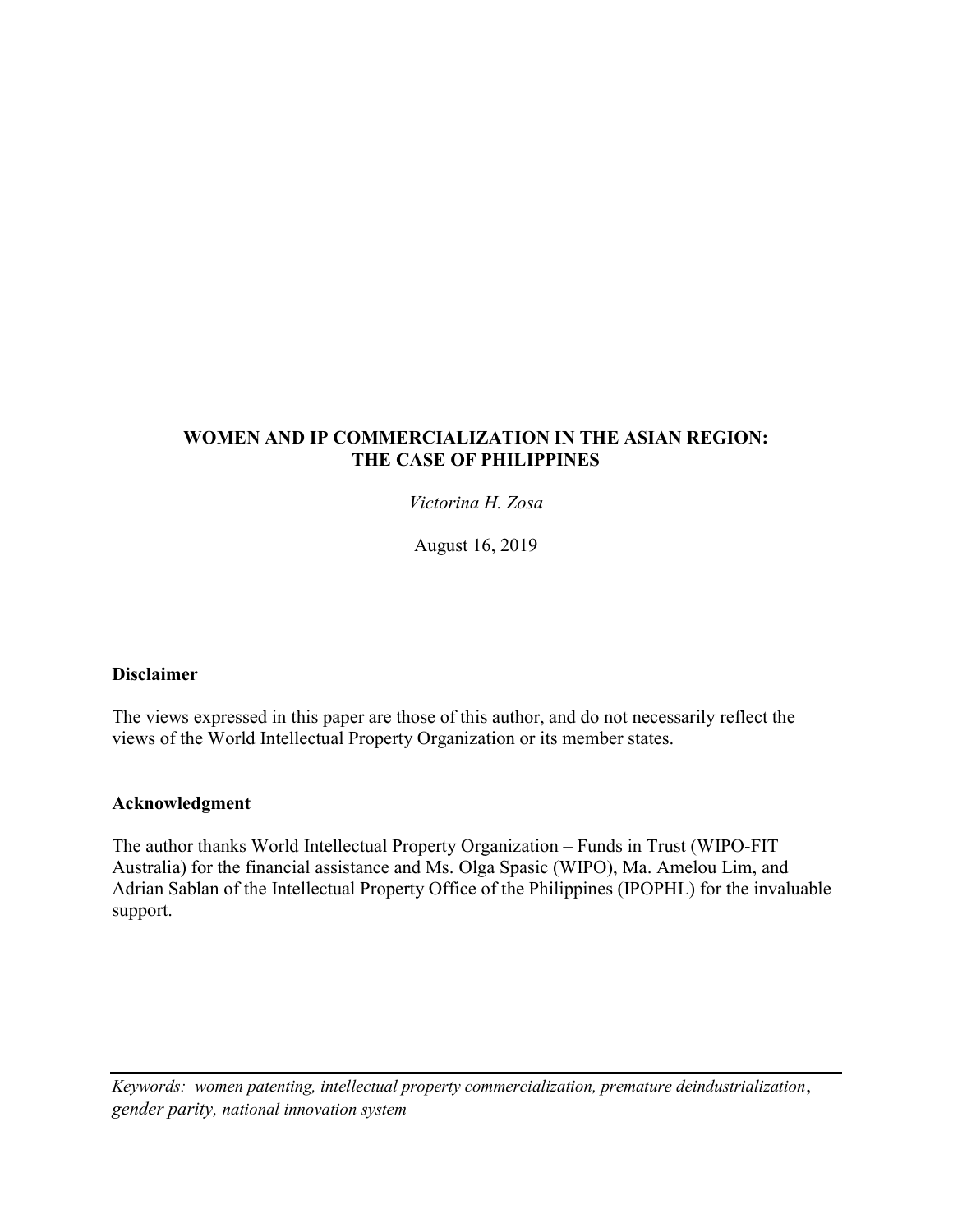## EXECUTIVE SUMMARY

The Philippines' economic turn-around in 2009, after six decades of weak low-innovation growth, was boosted by its top 10 rank in global gender parity. Evidence (1998-2017) of the inchoate state of its Intellectual Property (IP) system includes low patent registration of residents (36/year), with IP creators preferring to register trademarks (4917/year), industrial designs (458/year) and utility models (401/year).

This study tackles the gender imbalance in IP generation, dissemination and utilization in the Philippines, within the context of economic participation and opportunities available to women. The specific objectives of the study are four-fold. First is to assess the participation of women at different stages of the IP commercialization process. Second is to identify the root causes behind this lesser representation of women in patenting and IP commercialization, on the academic and business level. Third is to determine the factors involved in their absence from commercialization activities. And fourth is to propose incentives and best practices that can be promoted in order to address the imbalance, and to recommend models that would enable a more balanced participation of women in patenting and IP commercialization.

### Data and Methods

Philippine e-gazette data for patents granted from 2012-2017 was used in assessing women participation in IP commercialization. To validate the supply-side of the leaky pipeline metaphor, data on enrolment, graduates, and professional board performance from the Commission on Higher Education were presented. Data on academic and business demand were obtained from the National Statistics Authority and from the National Academy of Science and Technology. Twenty cases for women participation in IP commercialization were carefully appraised from web-news articles, following a set of criteria. Based on their experiences, obstacles and best practices for IP commercialization were drawn, supplemented by 2017 data on Global Competitiveness Index. A novel approach was employed in crafting proposed incentives to achieve gender balance in patenting. Panel data (1960-2014, 214 economies) were used to determine the significant correlates of 2015 Global Parity Index (GPI), in terms of selected indicators published by the World Bank Database on Development Indicators. An empirical model, with GPI as the dependent variable, and selected development and intellectual property indices as independent variables, was tested for significance using multiple regression analysis.

Participation of Women at Different Stages of Commercialization. Out of the 144 patents granted (2012-2017), only 21% had female inventors, either solely (8%) or jointly (13%). Filipina inventors are active in human necessities; physics; performing operations & transporting; and textile, papers. They rarely or never dabbled in fixed construction; mechanical engineering, lighting, heating, weapons; and electricity. The analysis reveals that Filipina inventors generated low-technology products and processes, either as part of their work as researchers in RDIs or as entrepreneurs.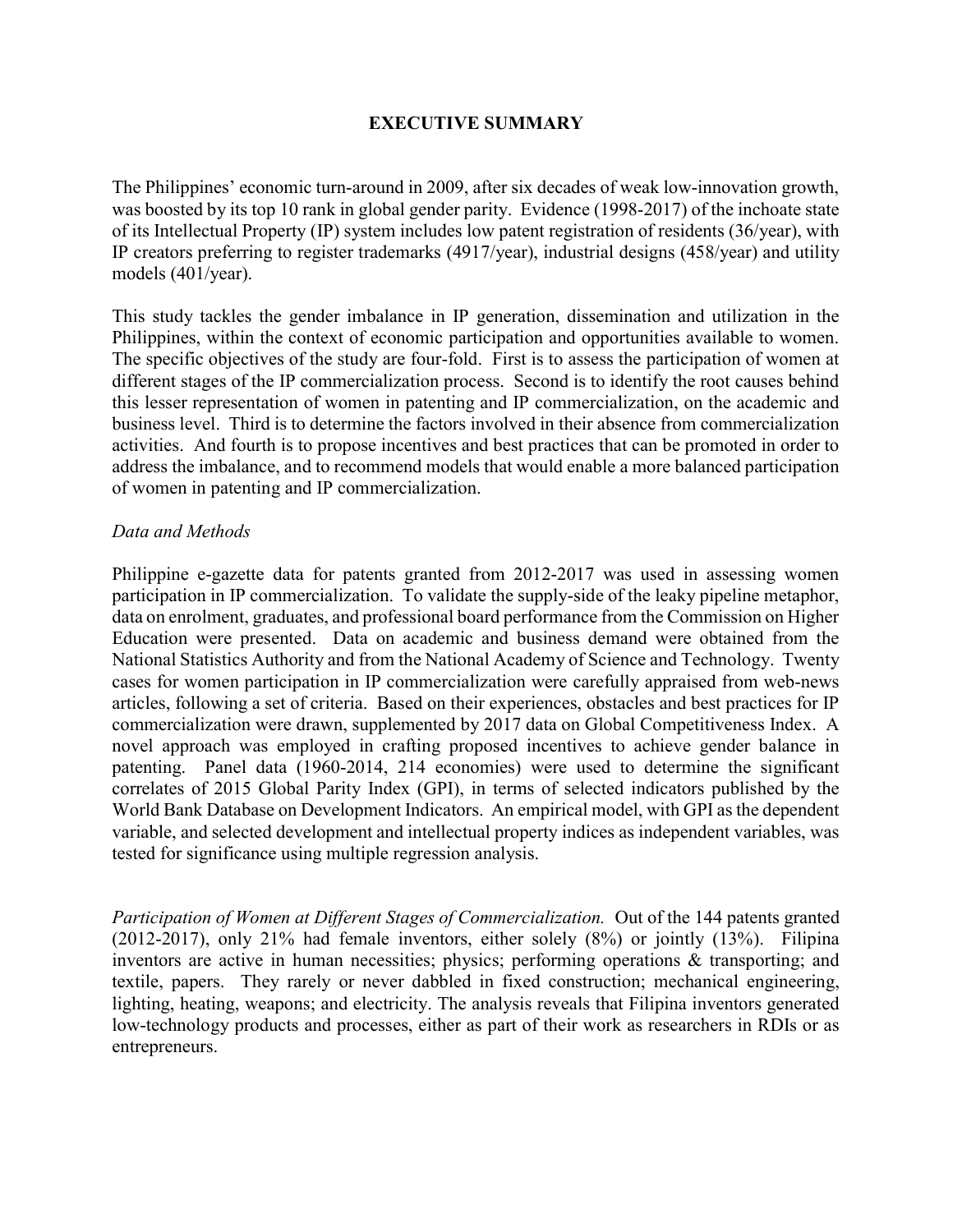The issue of under-representation of women in patenting and IP commercialization is approached through the supply and demand lens. Supply refers to the provision of IP talent through the higher education process, while demand is the placement of honed talents either in the academe or business. High-technology innovation usually requires training in science, technology, engineering, and mathematics (STEM). The 2005-2015 analysis reveals that there were more women graduates in science and mathematics, while they were under-represented in engineering and technology. The female-dominated professions, in terms of 2016 successful professional board examinees are as follows: midwives, pharmacists, psychometricians, optometrists, nurses, occupational therapists, dentists, medical technologists, respiratory therapists, physical therapists, chemists, physicians and radiologic technologists. On the other hand, male-dominated professions include the engineers (mechanical, electrical, aeronautical, marine, sanitary, civil, electronics, mining and geodetic) and naval architecture.

Demand for Researchers. The 2013 estimated number of research and development personnel is 36,517, distributed as follows: business sector (61%), higher education (28%), government (10%), and non-government organizations (1%). Of these personnel, 45% are women; categorized as researchers (73%), auxiliary personnel (17%), and technicians (9%). The leaky pipeline metaphor for the Philippines pertains to the diminishing quantity of trained women scientists and technologists from STEM graduates (253094, 45%), master graduates (17972, 65%), PhD graduates (2020, 62%), and researchers (16367, 45%). STEM women scientists comprise 30% of Outstanding Young Scientist awardees, with women representation as follows: Chemical Science (46%), Biological Science (38%), Physical Science (35%), Health Science (31%), Agricultural Science (25%), and Mathematics (22%). There is only one woman-awardee for Engineering.

Women in IP Commercialization. Twenty case examples are presented to examine the role of women entrepreneurs in IP or technology commercialization. The case examples show that the commercialized IP products are rarely protected in the Philippines. All of the women entrepreneurs are multi-awarded, with their achievements categorized as follows: first-mover advantage/market leaders; application of technology to societal problems; environment-friendly technology; micro-firms in transition; local firms using international/indigenous marks; and a private university's advocacy for a Lady Engineer Club.

### Obstacles in IP Commercialization

Filipina entrepreneurs comprise both ends of the income spectrum. The high-income women entrepreneurs have access to social, financial, human and institutional capital. On the other hand, low-income women turn to entrepreneurship as a source of informal and seasonal jobs since they lack the educational qualification and skills to hold a stable job. The college-educated middleincome women opt for the more stable job as professionals, technical workers and managers. Obstacles in IP commercialization can be summarized as follows: legal regulation (e.g., business expansion is hindered by the 40% limit to foreign equity, husband is required to be a co-maker in wife's business loan), social and family concerns (e.g. glass ceiling stereotype, "mom-preneurs", lack of economic incentives, access to financial capital, and risk capital availability).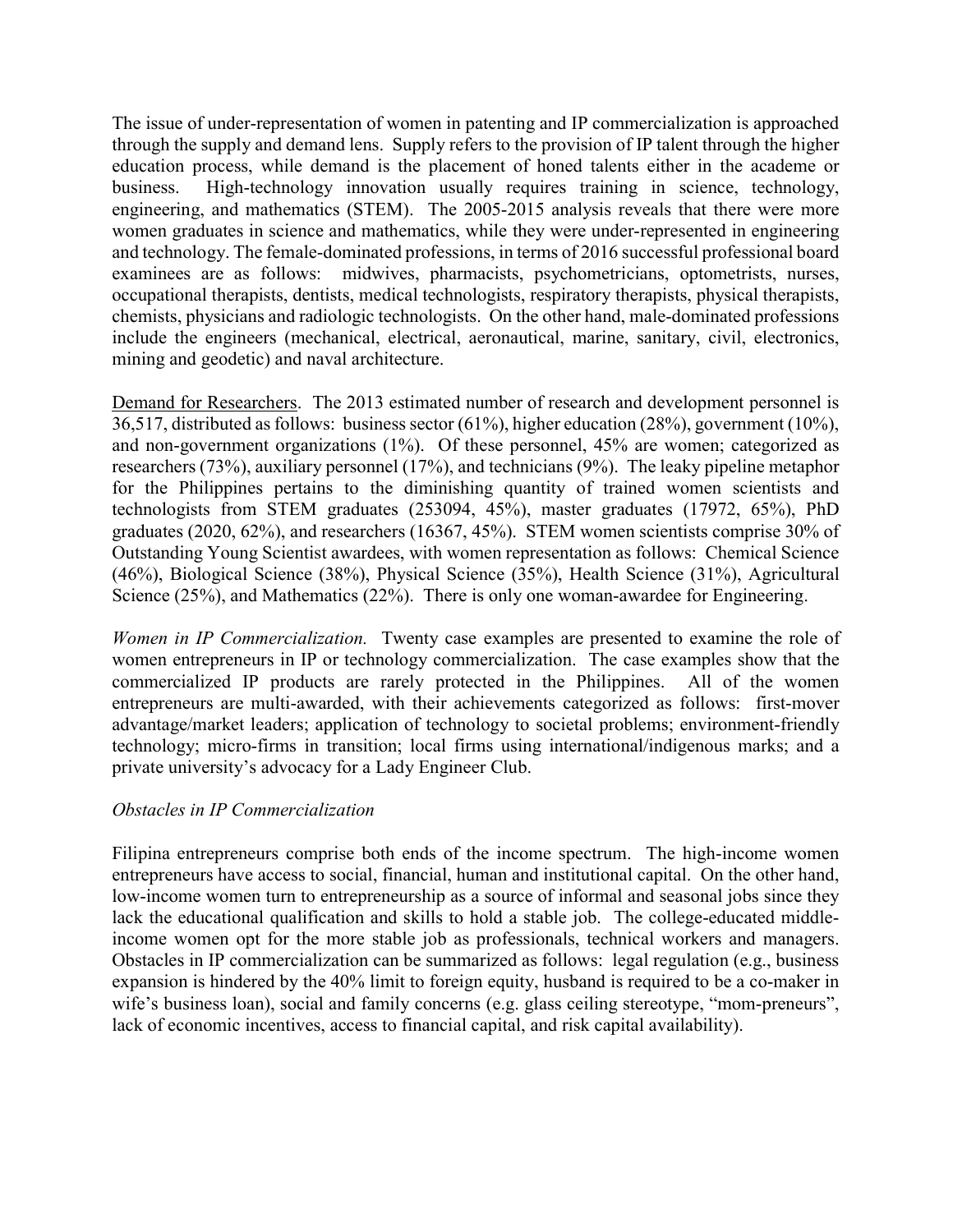### Towards a More Balanced Participation of Women in Patent and IP Commercialization

The supply-side of the leaky pipeline metaphor has a favorable gender balance in science, agriculture and mathematics, but not in engineering and technology. Women outperform men in professional board examination results in STEM, except engineering. Women scientists are likewise given national recognition for their research works, although the gender balance tilts in favor of male scientists. Social capital is paramount in achieving gender balance in the intellectual property ecosystem. Innovative products enjoy first-mover advantage, resulting to market leadership of the firms. IP commercialization is illustrated in the case examples. To address the gender bias in engineering, a private technological university organized an Inhinyera (Lady Engineer) Club. Proposed incentives to improve gender balance is presented, using significant correlates of GPI.

The empirical model predicts that closing the gender gap entails boosting patenting activities, especially for women inventors, and improving female access to financial capital. The former ensures that the innovative goods and services produced shall cater to the special needs of women, while improving the gender balance in jobs and incomes. The latter guarantees that women inventions are brought to the market. Long-term efforts should address the wide gender gap in attracting female engineers and technologists, in putting them in-charge of technology-based research projects and transforming them into IP-savvy entrepreneurs.

In the medium term, incentives are proposed that could improve gender balance in patenting and IP activities, based on significant correlates of GPI. Since these incentives are already provided in existing laws, there is a need to cull the provisions of these laws together and come up with a specific women-responsive research, development, and innovation culture and a corresponding action plan. While laws provide for gender disaggregation in data collection, there is still a need to collect more gender-based data for the intellectual property system, especially for copyrights, trademarks, utility models, industrial designs, geographical indications and the like. Intellectual creation behavior can likewise be analyzed, just like women patenting behavior. Case studies on women in IP commercialization can be expanded to include women in the academic, business (preferably, MSME), and government setting. Assuming data availability, a roadmap for Women in IP Commercialization for 2030 (UN SDG), 2040 (Ambisyon Natin 2040), and 2050 (when the Philippines may join the G-20 countries) can be crafted, synthesizing the provisions of laws relevant to Women in Innovation and Commercialization. Further, there should be a regular survey of women STEM teachers, researchers and entrepreneurs, and a periodic report of the results of graduate tracer studies on women STEM graduates.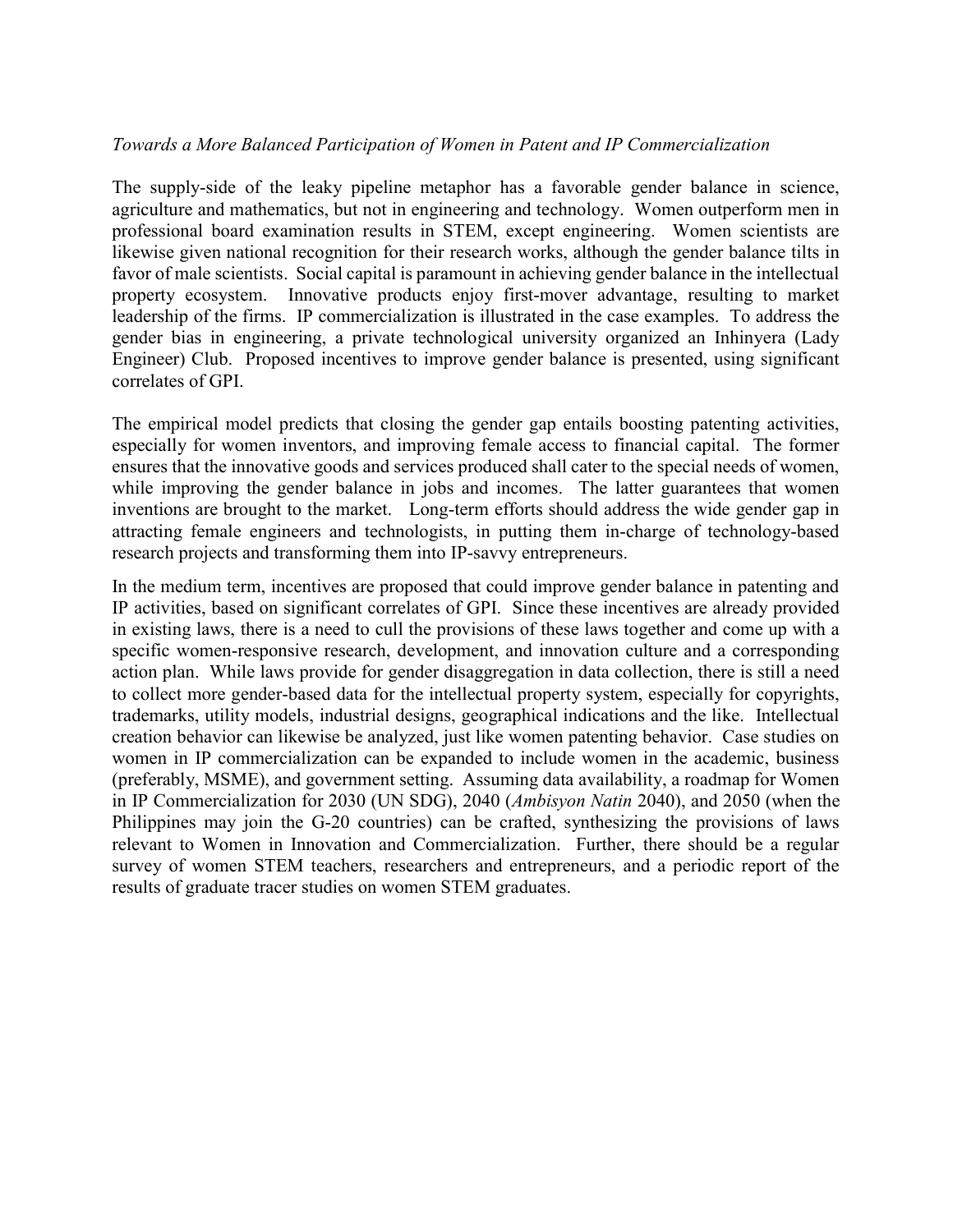# TABLE OF CONTENTS

| <b>INTRODUCTION</b>                                                                         | 1  |
|---------------------------------------------------------------------------------------------|----|
| Background/                                                                                 | 5  |
| Objectives of the Study                                                                     | 5  |
| <b>DATA AND METHODS</b>                                                                     | 6  |
| RESULTS AND DISCUSSION                                                                      | 6  |
| Women Participation at Different Stages of IP<br>Commercialization: Philippines             | 6  |
| Underrepresentation of Women in Patenting and IP<br>Commercialization: Academe and Business | 10 |
| Supply-Side: Higher Education Process                                                       | 10 |
| Demand: Broad Occupation                                                                    | 11 |
| <b>Demand for Researchers</b>                                                               | 12 |
| Scientists and Technologists in the Academe                                                 | 12 |
| Scientists and Technologists in Industry                                                    | 13 |
| Academe-Industry Linkage                                                                    | 13 |
| Women in IP Commercialization                                                               | 14 |
| Obstacles in IP Commercialization                                                           | 15 |
| Broad Characteristics of Women Entrepreneurs                                                | 15 |
| Legal Regulation                                                                            | 17 |
| Social and Family Constraints                                                               | 17 |
| Access to Capital                                                                           | 17 |
| <b>Risk Capital Availability</b>                                                            | 19 |
| Towards a More Balanced Participation of Women                                              | 19 |
| <b>Best Practices</b>                                                                       | 19 |
| Empirical Model: Determinants of GPI                                                        | 22 |
| <b>CONCLUDING REMARKS</b>                                                                   | 22 |
| Proposed Incentives to Improve Gender Balance                                               | 24 |
| <b>ANNEXES</b>                                                                              | 25 |
| <b>REFERENCES</b>                                                                           | 54 |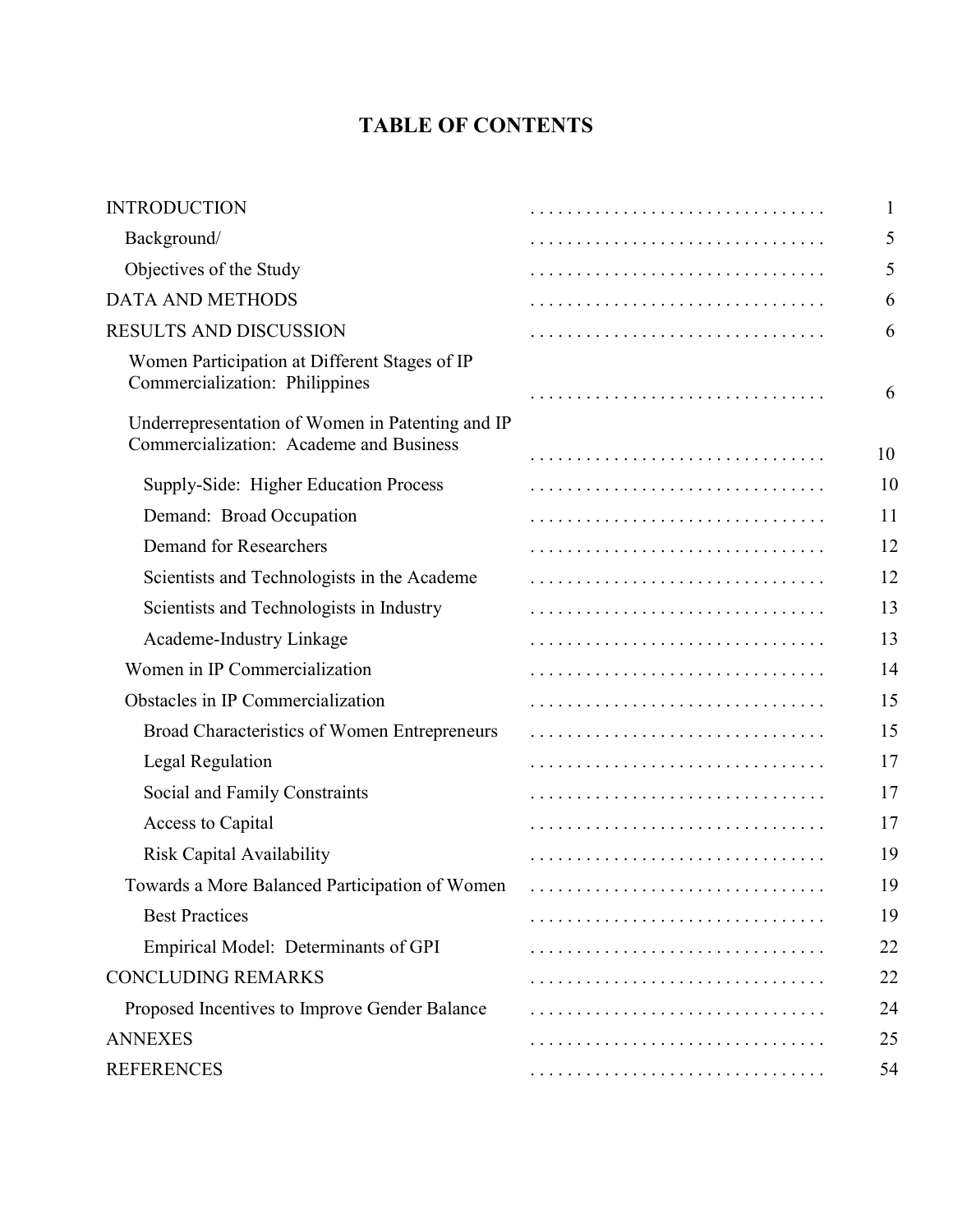# LIST OF TABLES

| <b>Table</b>   | <b>Title</b>                                                                                                  | Page           |
|----------------|---------------------------------------------------------------------------------------------------------------|----------------|
| $\mathbf{1}$   | Growth Rates of ASEAN-5: Selected Years                                                                       | $\mathfrak{Z}$ |
| 2              | Number of Women Inventors and Share in Patent Applications, by Sector: 1995 and 2015                          | $\tau$         |
| $\overline{3}$ | Characteristics of the Philippine Patent System: 2012-2017                                                    | 8              |
| $\overline{4}$ | Invention of Filipina Inventors, 2012-2017                                                                    | 9              |
| 5              | Shift-Share Analysis of Higher Education Enrollees, Graduates, and Registered<br>Professionals: 2005 and 2015 | 11             |
| 6              | Distribution of Outstanding Young Scientists: 1980-2017                                                       | 12             |
| $\tau$         | Mastercard Index of Women Entrepreneurship (MIWE), Selected Countries: 2016                                   | 15             |
| 8              | Mastercard Index of Women Entrepreneurship (MIWE), Selected Countries: 2017                                   | 16             |
| 9              | Proposed Incentives Based on Correlates of GPI and Selected World Bank Development<br>Indicators              | 21             |
| 10             | Determinants of GPI: An Exploratory Approach                                                                  | 22             |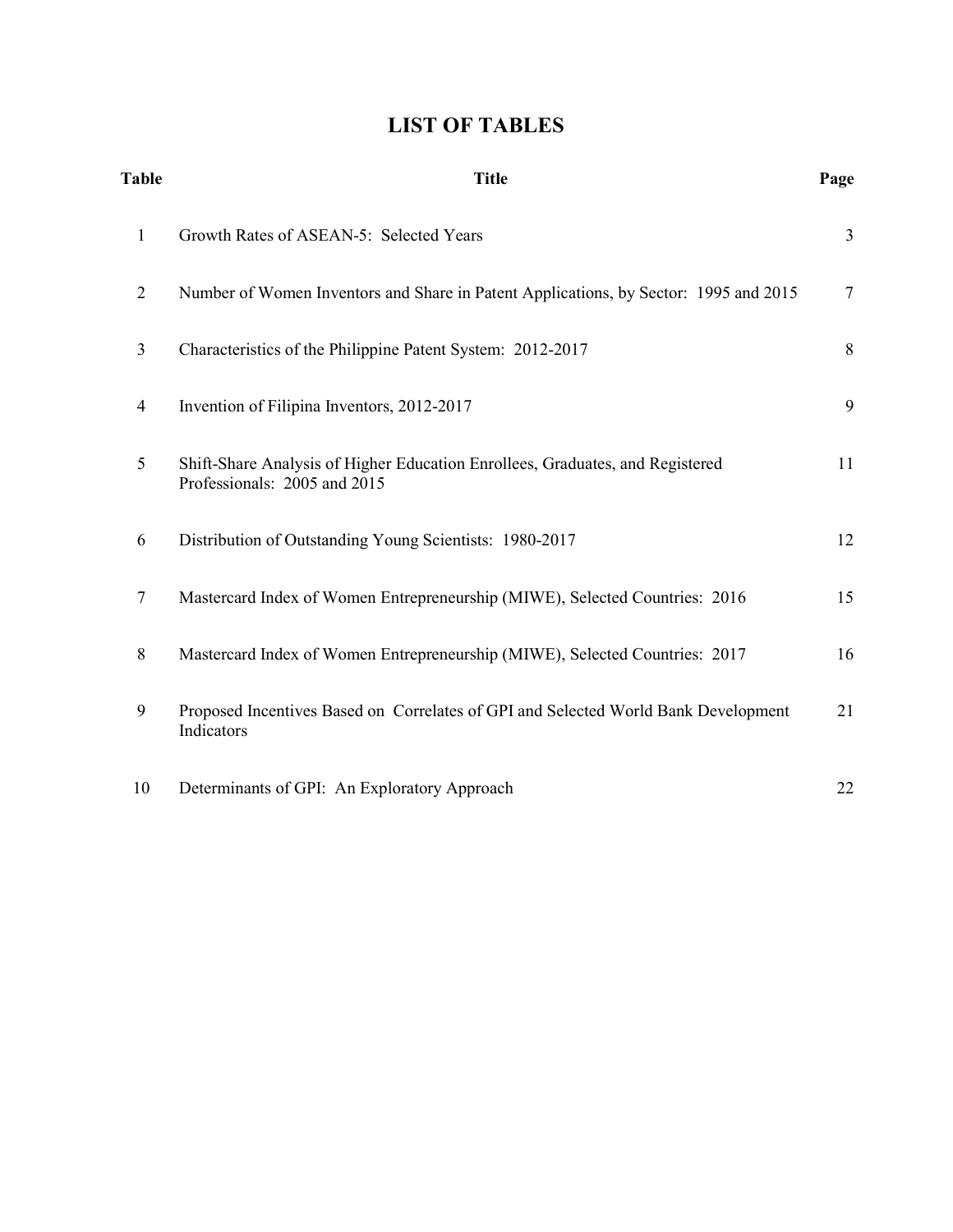# LIST OF ANNEXES

| Annex          | <b>Title</b>                                                                                                              | Page |
|----------------|---------------------------------------------------------------------------------------------------------------------------|------|
| $\mathbf{1}$   | State of Innovation: Philippines and Selected Countries, 2017                                                             | 25   |
| $\overline{2}$ | Global Gender Parity, Philippines: 2017                                                                                   | 26   |
| 3              | Global Gender Parity, Selected Countries: 2017                                                                            | 27   |
| $\overline{4}$ | Intellectual Property Registration, Philippines: 1998-2017                                                                | 28   |
| 5              | Intellectual Property Registrations, Selected Countries: 2002-2016                                                        | 29   |
| 6              | Field of Technology of PCT Applications, Selected Countries: 2016                                                         | 30   |
| 7              | Share of PCT Applications with Women Inventors, by Technology: 2017                                                       | 31   |
| 8              | The Leaky Pipeline: Share of Women in Higher Education and Research, 2013<br>(UNESCO) and the Philippine Experience, 2015 | 32   |
| 9              | Professional Regulation Examinees and Passers: 2016                                                                       | 33   |
| 10             | Employed Persons by Major Occupation Group, Sex, and Location: 2015                                                       | 34   |
| 11             | Research and Development Personnel: 2013                                                                                  | 35   |
| 12             | Contribution and Utilization of Works of Women Chemical Scientists: 1980 - 2017                                           | 36   |
| 13             | Contribution and Utilization of Works of Women Biological Scientists: 1980 - 2017                                         | 37   |
| 14             | STRIDE-Funded Research Projects with Academe-Industry Linkages                                                            | 39   |
| 15             | STRIDE Women Researchers and their Collaborators: 2015-2016                                                               | 40   |
| 16             | Sample of Top Female Entrepreneurs in the Philippines                                                                     | 42   |
| 17             | Women Entrepreneurs in Intellectual Property/Technology Commercialization                                                 | 43   |
| 18             | Issues Confronted by Women Entrepreneurs in Intellectual Property/Technology<br>Commercialization                         | 45   |
| 19             | Philippine Scorecard in Gender Parity Index, 2017                                                                         | 48   |
| 20             | Selected Contextual Data on Gender Gap: Philippines, 2017                                                                 | 49   |
| 21             | Significant Correlation between GPI, GDPC and Development Indicators, 2014 and<br>2015                                    | 50   |
| 22             | Significant Correlation between GDPC and Development Indicators                                                           | 52   |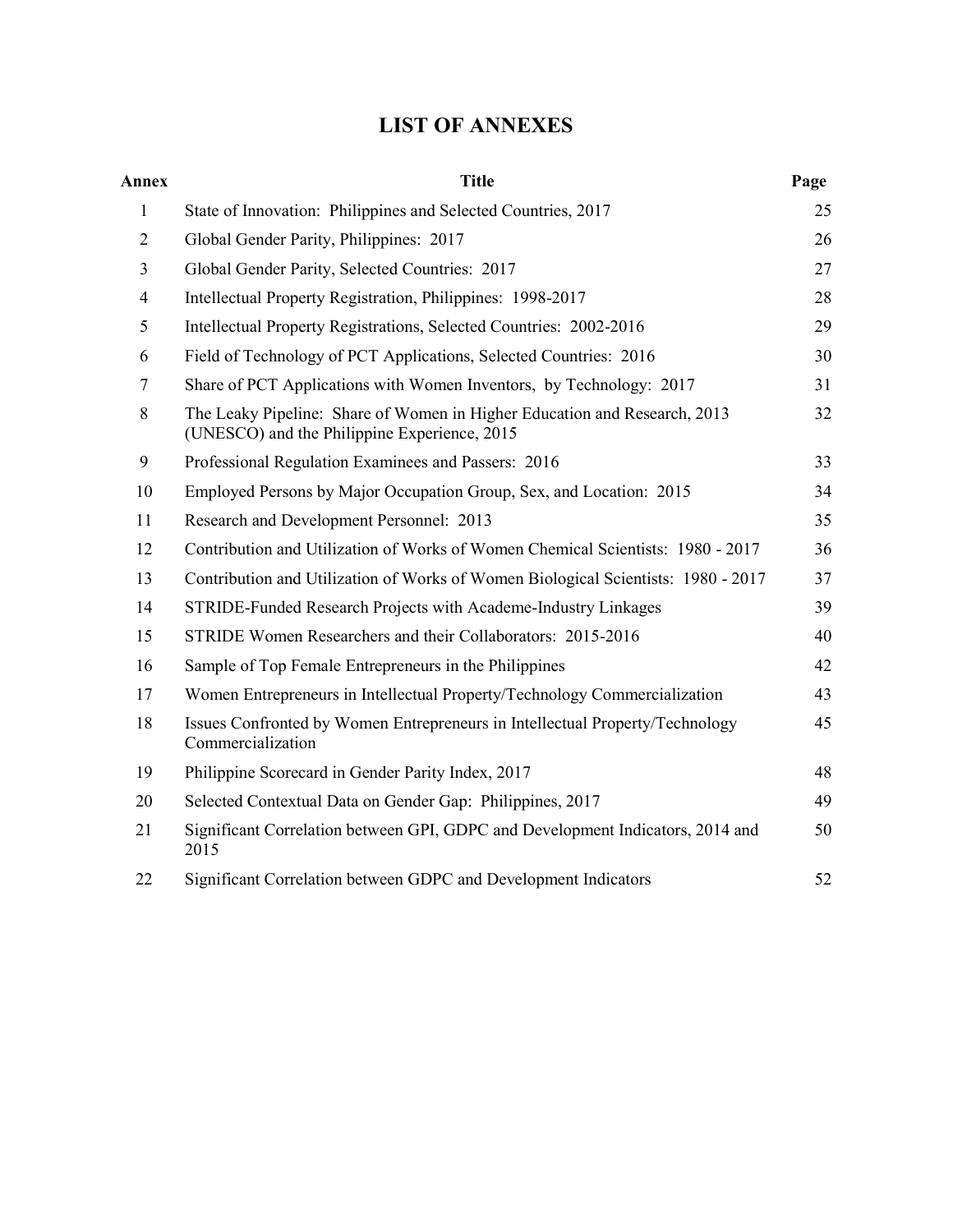### ACRONYMS AND GLOSSARY

| Academe-industry<br>linkage | Sharing of economic value between academe and industry arising from the<br>generation of intellectual property through: collaborative research and<br>development, commissioned research, technology licensing, and the<br>creation of spin-off companies.                                 |
|-----------------------------|--------------------------------------------------------------------------------------------------------------------------------------------------------------------------------------------------------------------------------------------------------------------------------------------|
| <b>ASEAN</b>                | Association of Southeast Asian Nations. Includes 10 member states:<br>Brunei Darussalam, Cambodia, Indonesia, Lao PDR, Malaysia, Myanmar,<br>Philippines, Singapore, Thailand, Viet Nam                                                                                                    |
| ASEAN-5                     | 5 original member states: Indonesia, Malaysia, Philippines, Singapore,<br>Thailand                                                                                                                                                                                                         |
| <b>CHED</b>                 | Commission on Higher Education. Philippine agency tasked to promote<br>quality higher education, and to provide access to those financially-<br>disadvantaged who seek it.                                                                                                                 |
| Demand                      | Jobs available to and held by STEM graduates.                                                                                                                                                                                                                                              |
| <b>DOST</b>                 | Department of Science and Technology.                                                                                                                                                                                                                                                      |
| FIRe                        | Fourth Industrial Revolution. Characterized by a fusion of technologies<br>involving the physical, digital, and biological spheres.                                                                                                                                                        |
| Gawad Kalinga               | Translated in English as 'give care'. A Philippine-based movement aiming<br>to end poverty by employing an integrated and holistic approach to<br>empower                                                                                                                                  |
| <b>GCI</b>                  | Global Competitiveness Index. Assessment of the ability of a country to<br>provide high levels of prosperity its citizens, and to efficiently use its<br>available resources.                                                                                                              |
| <b>GDP</b>                  | Gross Domestic Product. Total value of goods produced and services<br>provided in a country during one year.                                                                                                                                                                               |
| <b>GDPC</b>                 | Gross Domestic Product per Capita.                                                                                                                                                                                                                                                         |
| Gender balance              | Equal ease of access to resources and opportunities regardless of gender,<br>including economic participation and decision-making                                                                                                                                                          |
| Glass ceiling               | Invisible barrier to the advancement of women in a profession, preventing<br>them to rise beyond a certain level in a hierarchy                                                                                                                                                            |
| Leaky pipeline              | Analogy to explain underrepresentation of women in STEM (science,<br>technology, engineering, and mathematics) or the systematic diminution<br>across time of the percentage of women pursuing STEM careers.                                                                               |
| <b>MIWE</b>                 | Mastercard Index of Women Entrepreneurs. Focus on the achievement of<br>women entrepreneurs in 57 economies, using 12 indicators and 25 sub-<br>indicators. Criteria include women's advancement outcomes; knowledge<br>assets & financial access; and supporting entrepreneurial factors. |
| Mompreneur                  | Female business owner who balances the roles of mom and entrepreneur                                                                                                                                                                                                                       |
| $_{\rm IP}$                 | <b>Intellectual Property</b>                                                                                                                                                                                                                                                               |